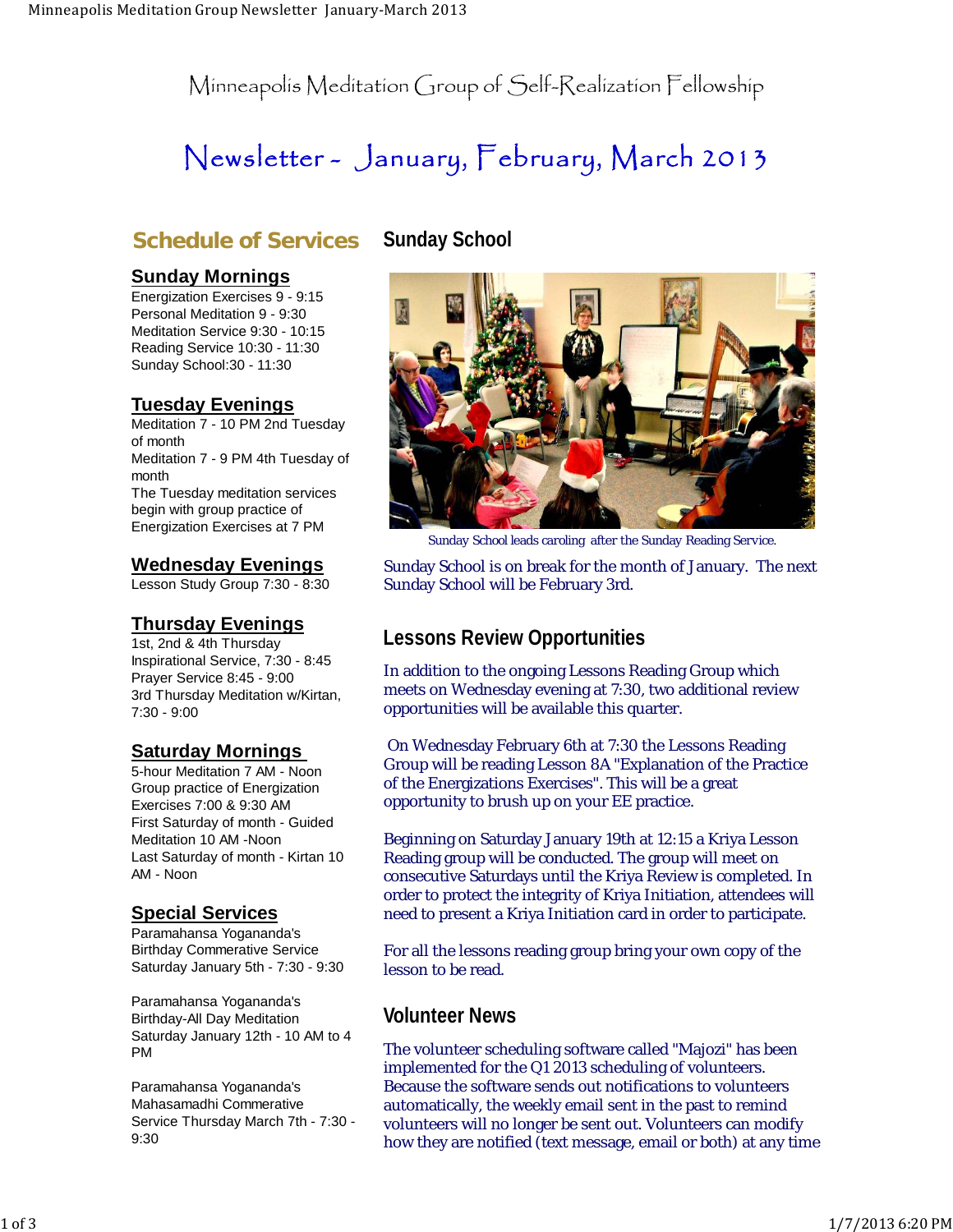Sri Yukteswar's Mahasamadhi Commerative Service Saturday March 9th - 7:30 - 9:30

Good Friday Service March 31st 7:30-8:30

#### **General Meeting**

After the Reading Service Sunday January 27rd at 11:30 AM

#### **Movie Night**

Friday January 18th, 7 - 9:30 PM

#### **Social Gatherings**

Vegetarian Potluck after Sunday Reading Service the first Sunday of every month.

# **Sunday Readings Schedule**

#### **January**

6- Kriya Yoga: Universal Science of God-Realization 13 - The Art of Developing Memory 20 - Why Life's Tests are Thrust Upon Us 27 - Making the Most of Sundays

#### **February**

3 - Unite Your Will with the Infinite 10 - Satan - The Cosmic Magician 17 - The Inner Meaning of Self-Realization 24 -Curing Psychological Intoxication

#### **March**

3 - Guru - Channel of Eternal **Blessings** 10 - Awaken Your Power to Be Happy 17 - The Meaning of Reincarnation 24 - Get Acquainted with God 31 - Healing by Knowing the Nature of Creation

**Quote From Master**

by using their personal login for Majozi and make the adjustments themselves. If you have any questions about Majozi contact <mark>Sandy Doss</mark> or <mark>Terry Schwab</mark>.

### **Building Fund**

The Building Fund launched this fall is well on it way to meeting it's goal of putting the MMG on a firm financial foundations. As of 12/31/2012 devotees have pledged \$1300 monthly toward the goal of \$1700 in monthly building fund donations. For a review of the Build Fund Appeal click <u>here</u>. To access a Building Fund Pledge form click here.

### **Movie Night**

Join us Friday January 18th for an informal viewing of the film Bab'Aziz - The Prince Who Contemplated His Soul - "the story of a blind dervish named Bab'Aziz and his spirited granddaughter, Ishtar. Together they wander the desert in search of a great reunion of dervishes that takes place just once every thirty years. With faith as their only guide, the two journey for days through the expansive, barren landscape. To keep Ishtar entertained, Bab'Aziz relays the ancient tale of a prince



who relinquished his realm in order to remain next to a small pool in the desert, staring into its depths while contemplating his soul. As the tale of the prince unfolds, the two encounter other travelers with stories of their own--including Osman, who longs for the beautiful woman he met at the bottom of a well, and Zaid, who searches for the ravishing young woman who fled from him after being seduced by his songs. A fairytale-like story of longing and belonging, filmed in the enchanting and ever-shifting sandscapes of Tunisia and Iran."

Movie night schedule is as follows: Chapel open 6 pm to 7 pm for personal meditation, refreshments served at 7 pm, movie begins about 7:15.

### **Minneapolis Snow Emergency Parking**

If your heading to a MMG service after a recent snow fall, call 612-348-SNOW (7669) to get all the details regarding any snow emergency parking restrictions that may be in effect for Minneapolis. You will need to know that the church is on the even address side of the street. You can also check the web at